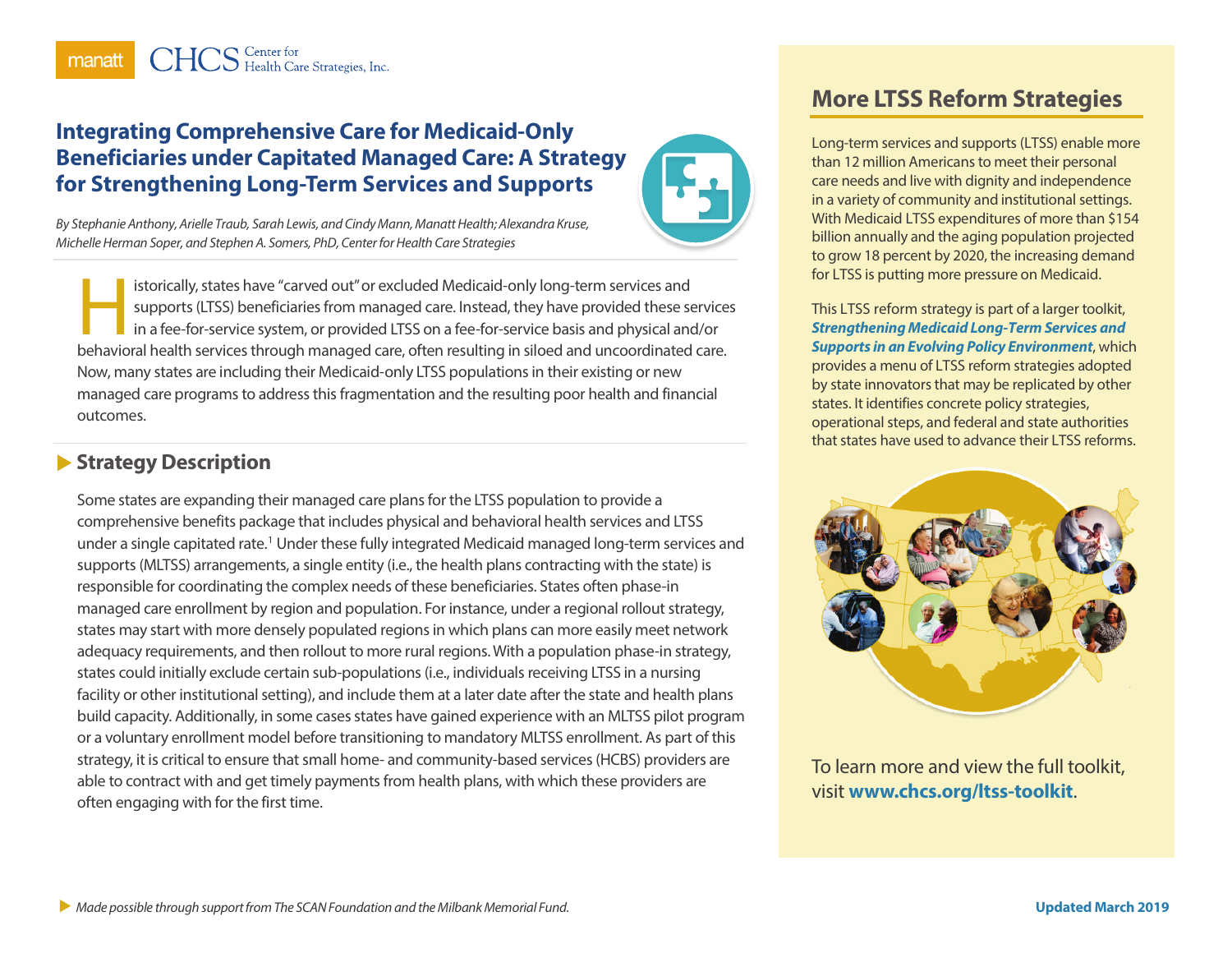## **Implementation Mechanisms**

To administer Medicaid MLTSS, states must combine authority for delivering services through Medicaid managed care with authority for providing comprehensive Medicaid LTSS, including HCBS.

States may operate Medicaid MLTSS under a Section 1932 state plan amendment or through various waiver authorities including 1915(a), 1915(b), 1915(c) and 1115 waivers.<sup>[2](#page-4-1)</sup> Section 1915(a) waivers allow states to establish managed care programs with voluntary enrollment, while 1915(b) and 1115 waivers allow mandatory enrollment. Section 1915(b) waivers also give states more flexibility to engage in regional implementation of managed care, rather than requiring managed care benefits to be provided across the entire state, as well as provide varied benefits to different Medicaid populations. States may combine Section 1915(b) with 1915(c) waivers to combine managed care authority with HCBS authority in launching MLTSS programs.

Finally, 1115 waivers, which also provide flexibility for regional implementation and variation in benefits, can include allowances for federal matching funds for Medicaid expenditures that otherwise would not qualify for funding.<sup>[3](#page-4-2)</sup> As an example of state flexibility, Virginia originally intended to implement its integrated MLTSS program (Commonwealth Coordinated Care Plus) through an 1115 waiver. However, it realized after several months of planning and negotiations that Virginia 's existing Medicaid program cost trends made the 1115 cost neutrality requirements challenging, particularly if unanticipated future costs arose for this vulnerable population. Instead, Virginia changed course and worked closely with its CMS central office to migrate to a 1915(b)/(c) waiver, which provided the flexibilities needed for its program. [4](#page-4-3)

## **Results to Date**

There is limited data available that compare individuals enrolled in MLTSS programs to those in fee -for -service, or that assess the same individuals before and after enrollment. CMS has contracted for a national level evaluation of state MLTSS programs implemented via 1115 waivers. However, the ability to compare outcomes across states and the ability to access data needed to assess MLTSS program performance may be limited. In an informal survey, seven of 12 MLTSS states surveyed by CHCS and the National Association of States United for Aging and Disabilities reported improved health outcomes as a result of their MLTSS programs. [5](#page-4-4) One state reported that 77 percent of respondents to a consumer satisfaction survey said their quality of life had improved since joining an MLTSS plan.<sup>[6](#page-4-5)</sup> Some state MLTSS programs reported decreases in hospital stays and the duration of those hospitals stays, and increases in non-emergency transportation utilization, potentially indicating increased provider visits.

From a programmatic standpoint, eight states reported that MLTSS promoted rebalancing their LTSS delivery systems, which aligns with national trends: fiscal year 2013 was the first year that HCBS accounted for just over half, or 51 percent, of LTSS spending in the United States.<sup>[7](#page-4-6)</sup> A few states reported decreasing or eliminating waitlists for certain services, thereby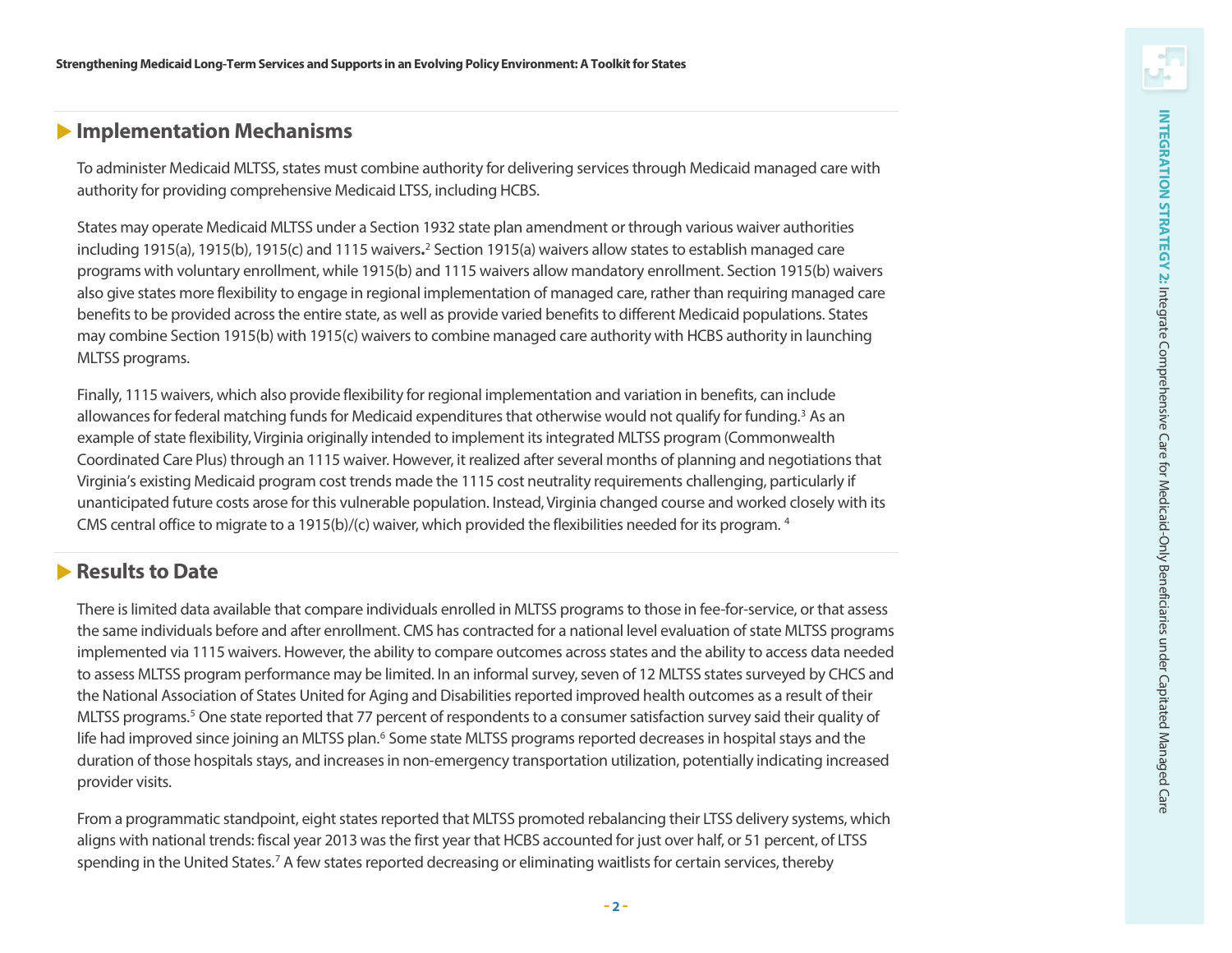increasing access to those services. Other states were able to offer additional services (e.g., non-medical transportation and vision services) due to cost reductions from implementing an MLTSS program. Seven states reported employing data collection to demonstrate cost and utilization trends, with one state confirming meeting savings targets and many others reporting increased budget predictability.<sup>8</sup> Despite these early successes, states continue to experience challenges in moving LTSS populations into managed care, including setting appropriate health plan capitation rates, developing sufficient LTSS provider networks, particularly in rural areas, and establishing meaningful LTSS quality metrics.

### **Key Lessons**

States with established MLTSS programs reported that a variety of initial and ongoing capacities are required for a successful transition to a comprehensive capitated model:

 **Integration requires careful planning, Medicare expertise, and resource commitments.**

States must be able to invest in sufficient planning and implementation resources to launch a comprehensive managed care program with care coordination across fragmented points of care.<sup>[9](#page-4-8)</sup> Involvement of dedicated staff with expertise in primary care, behavioral health, and LTSS is critical to ensure a smooth transition from fee-forservice or an otherwise siloed system into a cohesive program for LTSS populations. As noted in the Virginia case study (see next page), states may consider potential agency reorganization strategies to support the transition of internal operations from oversight of fee-for-service providers to management and oversight of managed care plans. Offering both targeted small and full agency trainings, which should include visible leadership participation, may help staff prepare for new roles and is an important element of internal readiness, adaptability, and collaboration.

 **Consider a phase-in strategy.** States may want to consider phasing in their managed care program over time, whether by provider type, enrollee population, and/or geographic region. Implementing managed care payment and system delivery reforms over time gives health plans time to build experience with these provider, beneficiary, and geographic groups. Virginia, as well as many other states, has used this strategy successfully when implementing its transition from fee-forservice to managed care. This approach may help states work through implementation issues and mitigate concerns from beneficiaries, as well as smaller HCBS entities, around contracting and timely payments from health plans, particularly in rural areas.

## **Independent Ombudsman Requirement**

CMS' 2016 Medicaid managed care rule requires states to establish an independent beneficiary support network that offers education on enrollee rights, a streamlined access point for filing complaints, assistance during the grievance and appeals process, and data collection and

review of systemic issues to better inform the state on how to address them. Furthermore, CMS announced funding to support demonstration ombudsman and counseling programs for states' Medicare-Medicaid Financial Alignment Initiative.

Currently there is limited information on the impact of these initiatives on service access and delivery outcomes as states are in the initial implementation phases.

**Sources:** CMS. "Funding to Support Ombudsman Programs". September 2016. Available at[: www.cms.gov/Medicare-Medicaid-](http://www.cms.gov/Medicare-Medicaid-Coordination/Medicare-and-Medicaid-Coordination/Medicare-Medicaid-Coordination-Office/FinancialAlignmentInitiative/FundingtoSupportOmbudsmanPrograms.html)[Coordination/Medicare-and-Medicaid-Coordination/Medicare-](http://www.cms.gov/Medicare-Medicaid-Coordination/Medicare-and-Medicaid-Coordination/Medicare-Medicaid-Coordination-Office/FinancialAlignmentInitiative/FundingtoSupportOmbudsmanPrograms.html)[Medicaid-Coordination-Office/FinancialAlignmentInitiative/](http://www.cms.gov/Medicare-Medicaid-Coordination/Medicare-and-Medicaid-Coordination/Medicare-Medicaid-Coordination-Office/FinancialAlignmentInitiative/FundingtoSupportOmbudsmanPrograms.html) [FundingtoSupportOmbudsmanPrograms.html.](http://www.cms.gov/Medicare-Medicaid-Coordination/Medicare-and-Medicaid-Coordination/Medicare-Medicaid-Coordination-Office/FinancialAlignmentInitiative/FundingtoSupportOmbudsmanPrograms.html)

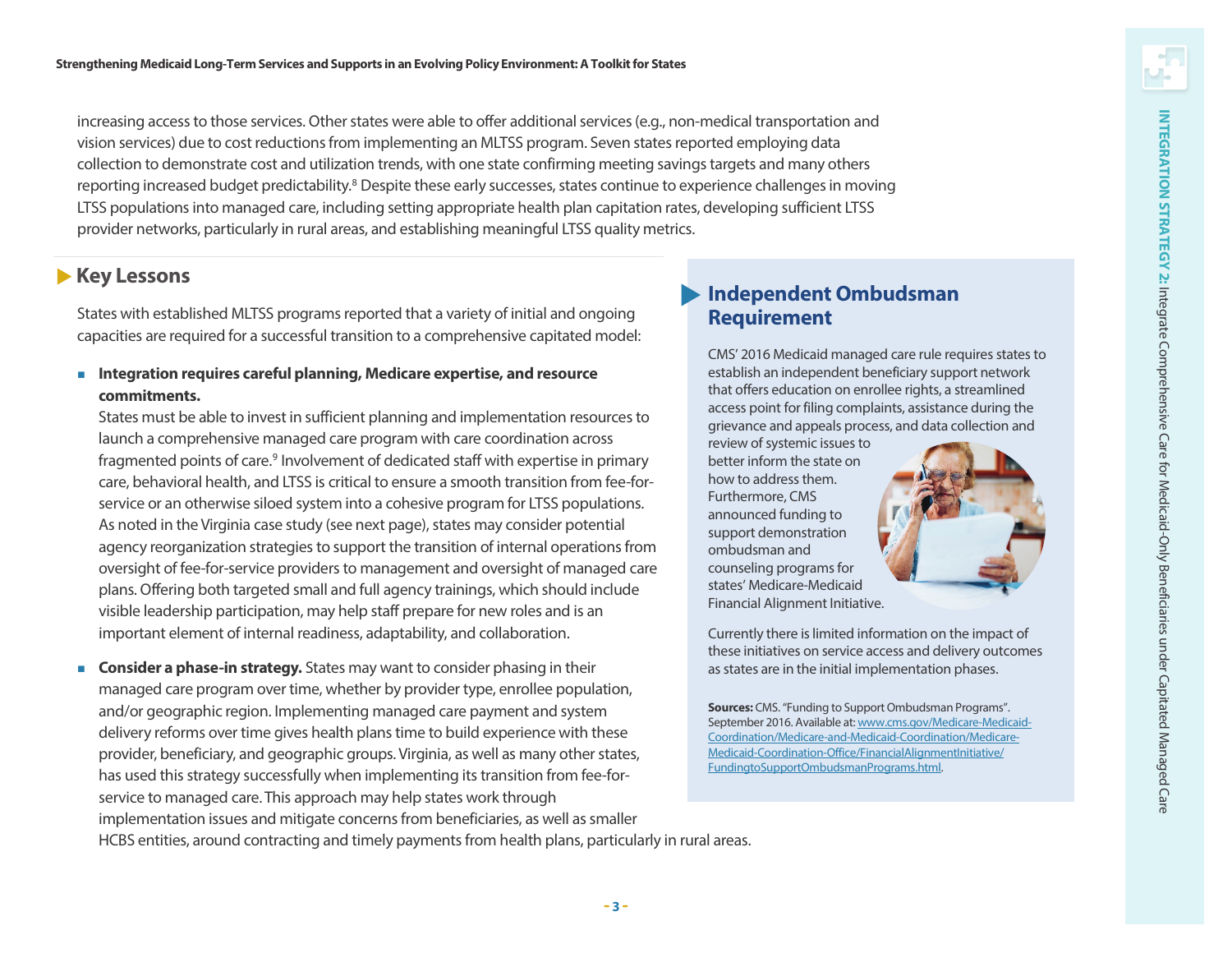**Define program goals and collect data relevant to achieving those goals from the outset.** States recommend starting early with building a case to demonstrate program value to adequately respond to requests for information on outcomes and financial sustainability from legislators, advocates and other stakeholders. However, there are several challenges with quality measurement in these programs. There is a lack of standardized LTSS quality measures that are used consistently across state and federal programs, and consumer advocate concerns that existing measure sets do not adequately measure what is most important to beneficiaries and their families —including functional status, cognitive health, and safety. While there are extensive LTSS quality reporting requirements in use, it may be difficult to determine what data are best to assess whether program goals are being met. It also may be difficult to objectively assess the reliability of self-reported data about beneficiary satisfaction and quality of life, even though these are important cornerstones of MLTSS programs. In addition, collecting and analyzing survey or in -person assessment data can be labor intensive for states and plans. To be best positioned to report on outcomes related to new reforms, states recommended: (1) collecting baseline health status, cost, and utilization data prior to launch; and (2) defining program goals upfront and designing targeted quality measurement and data collection requirements around those goals.

**Communicate with and educate all stakeholders.** States cited the importance of soliciting beneficiary and family members' input and feedback, as well as engaging in clear communication with stakeholders, specifically around network adequacy and provider payment rates to generate positive engagement and buy-in.<sup>[10](#page-4-9)</sup> In addition, securing support from other state constituencies is important. Virginia made concerted efforts to educate state legislators on a one -to -one basis to help them understand program goals and state oversight protocols during design phases for its MLTSS program. Securing informed legislative champions prior to implementation to assist their ability to respond to constituents was a high priority. It also proactively sought feedback about desired program results and implementation concerns to be able to report back on the status of these goals and concerns.

## **Case Study**

**Virginia 's Commonwealth Coordinated Care Plus Program Integrates All LTSS, Medical , and Behavioral**  Health Services Under One Program for Medicaid-Only Beneficiaries. Virginia's Department of Medical Assistance (DMAS) began a phased geographic rollout of its new mandatory MLTSS program in August 2017. Commonwealth Coordinated Care Plus (CCC Plus) is now operating statewide and provides all medical, behavioral health, substance use disorder services, and LTSS for individuals age 65 and older, children and adults with disabilities, and others eligible to receive LTSS. DMAS launched this program following a legislative mandate to improve quality and budget predictability by transitioning LTSS users from a fee-for-service delivery model into an integrated managed care arrangement.

DMAS originally intended to implement CCC Plus through an 1115 waiver. However, it realized after several months of planning and negotiations that current program trends made it unlikely to meet the 1115 budget neutrality requirements. Instead, DMAS changed course and worked closely with its CMS central office to migrate to a 1915(b)/(c) waiver.